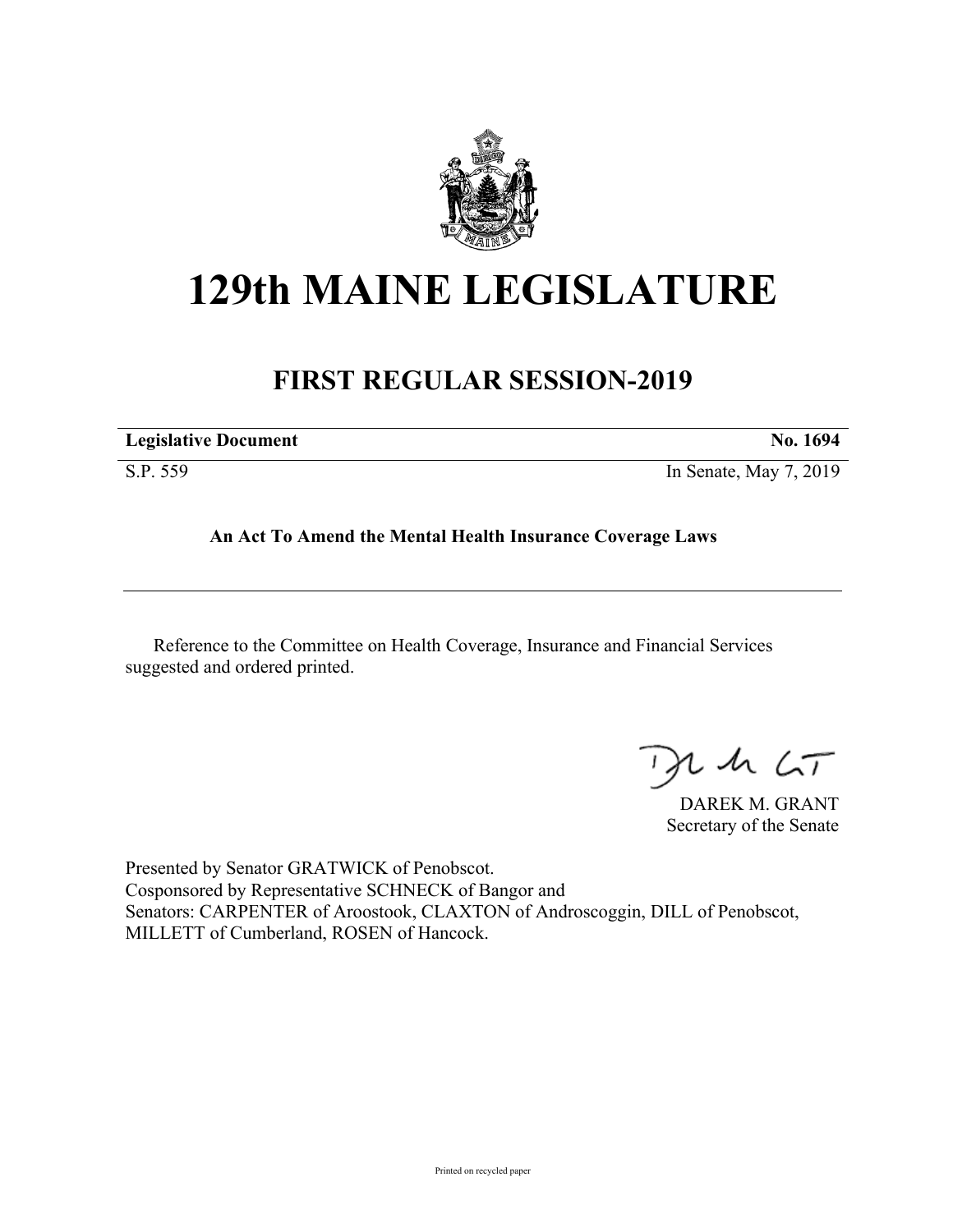**Be it enacted by the People of the State of Maine as follows:**

 **Sec. 1. 24 MRSA §2325-A, sub-§8,** as amended by PL 1995, c. 407, §3, is repealed and the following enacted in its place:

 **8. Reports to the superintendent.** A nonprofit hospital and medical service organization shall submit annual reports in accordance with this subsection.

 A. A nonprofit hospital or medical service organization subject to this section shall report its experience for each calendar year to the superintendent no later than April 30th of the following year. The report must be in a form prescribed by the superintendent and include the amount of claims paid in this State for the services required by this section and the total amount of claims paid in this State for group health care contracts, both separated according to those paid for inpatient, day treatment and outpatient services. The superintendent shall compile this data for all nonprofit hospitals and medical service organizations in an annual report.

- B. A nonprofit hospital or medical service organization subject to this section shall submit an annual report to the superintendent no later than April 30th that contains the following information:
- (1) A description of the process used to develop or select the medically necessary health care criteria for mental illness and substance use disorder benefits and the process used to develop or select the medically necessary health care criteria for medical and surgical benefits;
- (2) Identification of all nonquantitative treatment limitations that are applied to mental illness and substance use disorder benefits and medical and surgical benefits within each classification of benefits. The report must include information demonstrating that each nonquantitative treatment limitation that applies to mental illness and substance use disorder benefits also applies to medical and surgical benefits within any classification of benefits; and
- (3) The results of an analysis that demonstrate that for the medically necessary health care criteria described in subparagraph (1) and for each nonquantitative treatment limitation identified in subparagraph (2), as written and in operation, the processes, strategies, evidentiary standards or other factors used in applying the medically necessary health care criteria and each nonquantitative treatment limitation to mental illness and substance use disorder benefits within each classification of benefits are comparable to, and are applied no more stringently than, the processes, strategies, evidentiary standards or other factors used in applying the medically necessary health care criteria and each nonquantitative treatment limitation to medical and surgical benefits within the corresponding classification of benefits. At a minimum, the results of the analysis must:
- (a) Identify the factors used to determine that a nonquantitative treatment limitation applies to a benefit, including factors that were considered but rejected;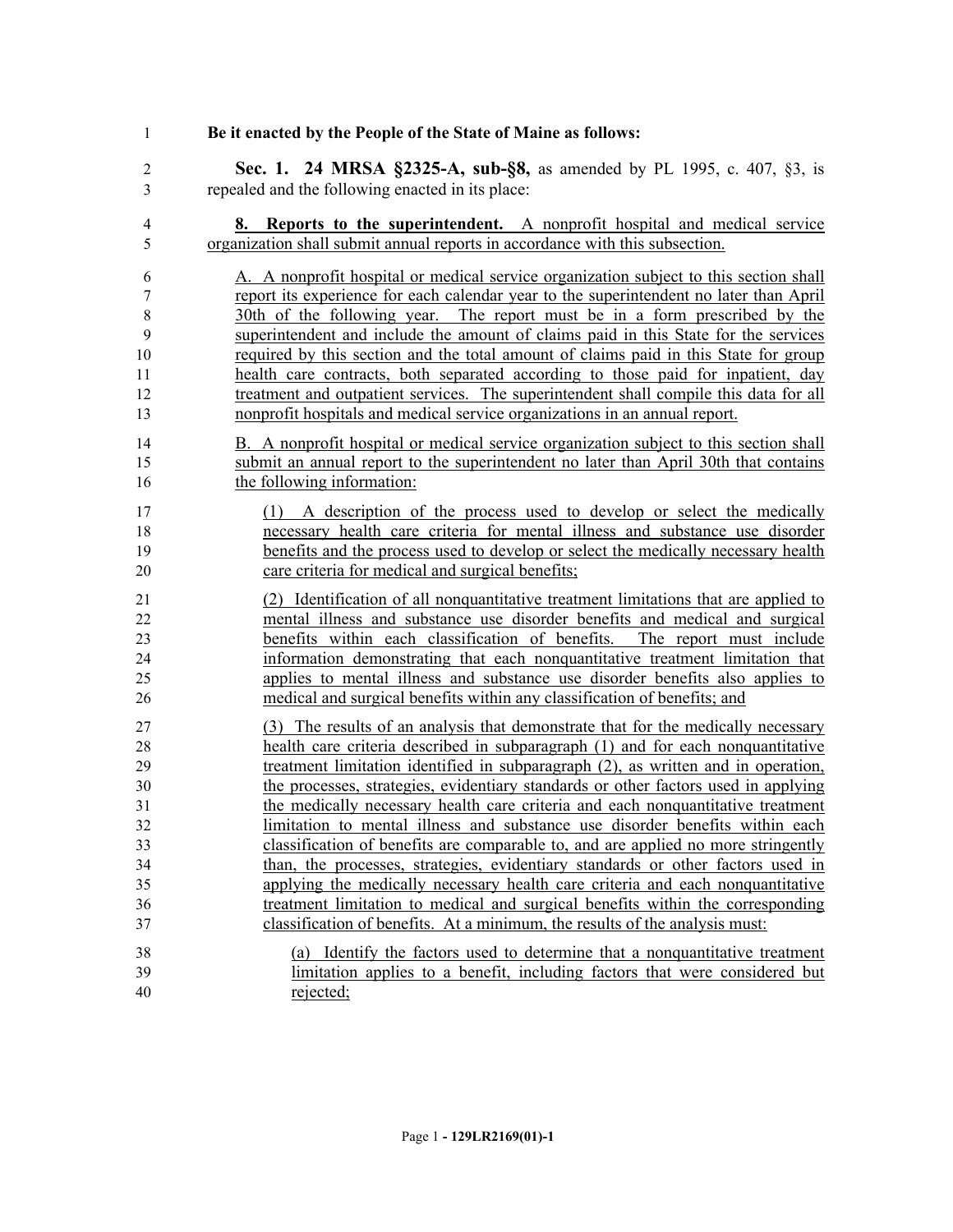| 1                | (b) Identify and define the specific evidentiary standards used to define the              |
|------------------|--------------------------------------------------------------------------------------------|
| $\overline{c}$   | factors and any other evidence relied upon in designing each nonquantitative               |
| 3                | treatment limitation;                                                                      |
| $\overline{4}$   | (c) Identify and describe the comparative analyses, including the results of               |
| 5                | the analyses, used to determine that the processes and strategies used to                  |
| 6                | design each nonquantitative treatment limitation, as written, for mental                   |
| $\boldsymbol{7}$ | illness and substance use disorder benefits are comparable to, and are applied             |
| 8                | no more stringently than, the processes and strategies used to design each                 |
| 9                | nonquantitative treatment limitation, as written, for medical and surgical                 |
| 10               | benefits;                                                                                  |
| 11               | (d) Identify and describe the comparative analyses, including the results of               |
| 12               | the analyses, used to determine that the processes and strategies used to apply            |
| 13               | each nonquantitative treatment limitation, in operation, for mental illness and            |
| 14               | substance use disorder benefits are comparable to, and applied no more                     |
| 15               | stringently than, the processes and strategies used to apply each                          |
| 16               | nonquantitative treatment limitation, in operation, for medical and surgical               |
| 17               | benefits; and                                                                              |
| 18               | (e) Disclose the specific findings and conclusions reached by the nonprofit                |
| 19               | hospital or medical service organization that the results of the analyses in this          |
| 20               | subparagraph indicate that the nonprofit hospital or medical service                       |
| 21               | organization is in compliance with this section and the federal Paul Wellstone             |
| 22               | and Pete Domenici Mental Health Parity and Addiction Equity Act of 2008                    |
| 23               | and its implementing and related regulations, which include 45 Code of                     |
| 24               | Federal Regulations, Sections 146.136, 147.160 and 156.115(a)(3).                          |
| 25               | For the purposes of this paragraph, "nonquantitative treatment limitation" means a         |
| 26               | limitation that is not expressed numerically but otherwise limits the scope or duration    |
| 27               | of benefits for treatment.                                                                 |
| 28               | Sec. 2. 24 MRSA §2325-D is enacted to read:                                                |
| 29               | §2325-D. Prescription drug benefits for substance use disorder treatment                   |
| 30               | A nonprofit hospital or medical service organization that issues group health care         |
| 31               | contracts that provide prescription drug benefits for the treatment of substance use       |
| 32               | disorder:                                                                                  |
| 33               | 1. Prior authorization requirements. May not impose any prior authorization                |
| 34               | requirements on any prescription medication approved by the federal Food and Drug          |
| 35               | Administration for the treatment of substance use disorder;                                |
| 36               | 2. Step therapy requirements. May not impose any step therapy requirements                 |
| 37               | before the nonprofit hospital or medical service organization authorizes coverage for a    |
| 38               | prescription medication approved by the federal Food and Drug Administration for the       |
| 39               | treatment of substance use disorder;                                                       |
| 40               | <b>3. Drug formulary.</b> Shall place all prescription medications approved by the federal |
| 41               | Food and Drug Administration for the treatment of substance use disorder on the lowest     |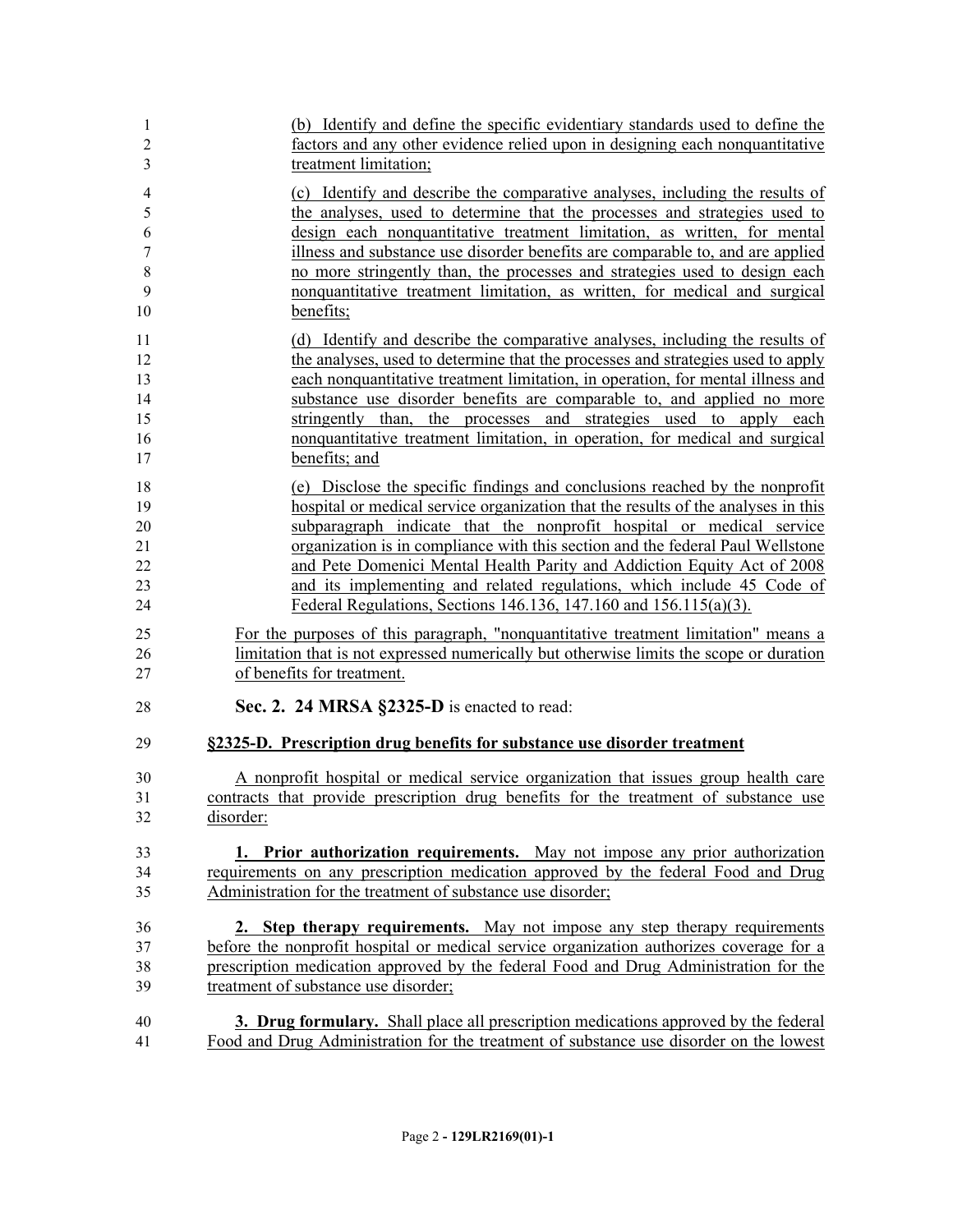- tier of the drug formulary developed and maintained by the nonprofit hospital or medical service organization; and
- **4. Court-ordered medication.** May not exclude coverage for any prescription medication approved by the federal Food and Drug Administration for the treatment of substance use disorder or any associated counseling or wraparound services on the grounds that such medications and services were court ordered.
- **Sec. 3. 24-A MRSA §238** is enacted to read:

## **§238. Implementation of federal mental health parity laws**

- **1. Implementation of federal mental health parity laws.** The superintendent shall implement and enforce applicable provisions of the federal Paul Wellstone and Pete Domenici Mental Health Parity and Addiction Equity Act of 2008, and any amendments to and federal guidance or regulations relevant to that Act, including 45 Code of Federal Regulations, Sections 146.136, 147.136, 147.160 and 156.115(a)(3), by:
- A. Proactively ensuring compliance by insurers, health maintenance organizations and nonprofit hospital or medical service organizations that execute, deliver, issue for delivery, continue or renew individual policies or individual and group health care contracts;
- B. Evaluating all consumer or provider complaints regarding mental illness and substance use disorder coverage for possible parity violations;
- C. Performing parity compliance market conduct examinations of insurers, health maintenance organizations and nonprofit hospital or medical service organizations that execute, deliver, issue for delivery, continue or renew individual policies or individual and group health care contracts, particularly market conduct examinations that focus on nonquantitative treatment limitations, including, but not limited to, prior authorization, concurrent review, retrospective review, step therapy, network admission standards, reimbursement rates and geographic restrictions; and
- D. Requesting that insurers, health maintenance organizations and nonprofit hospital or medical service organizations submit comparative analyses during the form review process demonstrating how they design and apply nonquantitative treatment limitation, both as written and in operation, for mental illness and substance use disorder benefits as compared to how they design and apply nonquantitative treatment limitation, as written and in operation, for medical and surgical benefits.
- The superintendent may adopt rules, as authorized under section 212, as may be necessary to effectuate any provisions of the federal Paul Wellstone and Pete Domenici Mental Health Parity and Addiction Equity Act of 2008 that relate to the business of insurance. Rules adopted pursuant to this subsection are routine technical rules as defined in Title 5, chapter 375, subchapter 2-A.
- **2. Report.** No later than March 1, 2020 and periodically thereafter, the superintendent shall provide a report and educational presentation to the Legislature. The report must: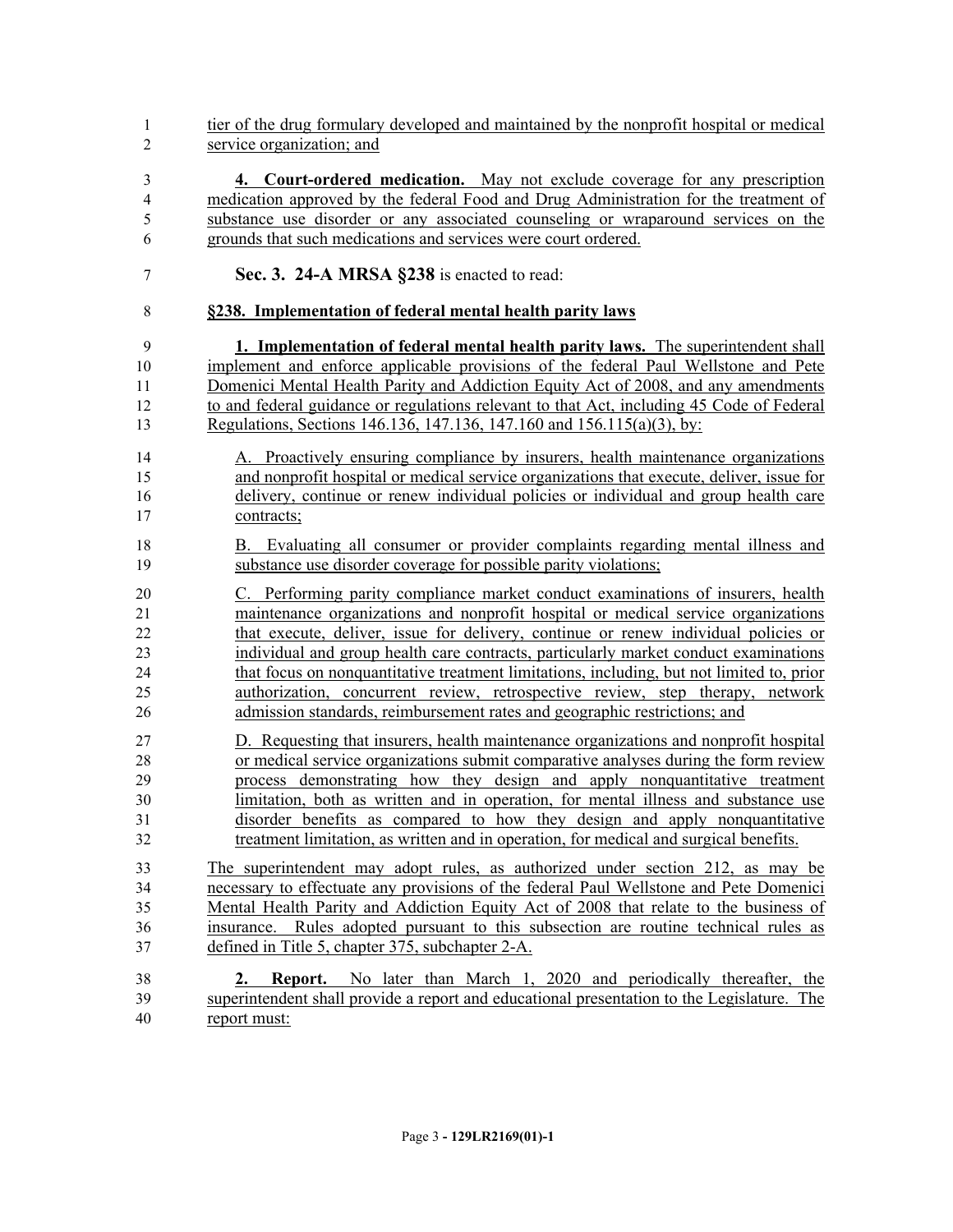| $\mathbf{1}$      | A. Cover the methodology the superintendent is using to check for compliance with                                                                                                                                                                                                                   |
|-------------------|-----------------------------------------------------------------------------------------------------------------------------------------------------------------------------------------------------------------------------------------------------------------------------------------------------|
| $\overline{2}$    | the federal Paul Wellstone and Pete Domenici Mental Health Parity and Addiction                                                                                                                                                                                                                     |
| 3                 | Equity Act of 2008 and any federal regulations or guidance relating to the compliance                                                                                                                                                                                                               |
| $\overline{4}$    | and oversight of that Act;                                                                                                                                                                                                                                                                          |
| 5                 | B. Cover the methodology the superintendent is using to check for compliance with                                                                                                                                                                                                                   |
| 6                 | sections 2749-C, 2842, 2843 and 4234-A and Title 24, sections 2325-A and 2329;                                                                                                                                                                                                                      |
| 7<br>8<br>9<br>10 | Identify market conduct examinations conducted or completed during the<br>C.<br>preceding 12-month period regarding compliance with parity in mental illness and<br>substance use disorder benefits under state and federal laws, and summarize the<br>results of such market conduct examinations; |
| 11                | D. Detail any educational or corrective actions the superintendent has taken to ensure                                                                                                                                                                                                              |
| 12                | insurer compliance with the federal Paul Wellstone and Pete Domenici Mental Health                                                                                                                                                                                                                  |
| 13                | Parity and Addiction Equity Act of 2008 and sections 2749-C, 2842, 2843 and                                                                                                                                                                                                                         |
| 14                | 4234-A and Title 24, sections 2325-A and 2329; and                                                                                                                                                                                                                                                  |
| 15                | E. Be written in nontechnical, understandable language and made available to the                                                                                                                                                                                                                    |
| 16                | public by posting the report on the bureau's publicly accessible website and other                                                                                                                                                                                                                  |
| 17                | means the superintendent finds appropriate.                                                                                                                                                                                                                                                         |
| 18                | Sec. 4. 24-A MRSA §2749-C, sub-§4, as enacted by PL 1995, c. 407, §5, is                                                                                                                                                                                                                            |
| 19                | repealed and the following enacted in its place:                                                                                                                                                                                                                                                    |
| 20                | 4. Reports to the superintendent. An insurer shall submit annual reports in                                                                                                                                                                                                                         |
| 21                | accordance with this subsection.                                                                                                                                                                                                                                                                    |
| 22                | A. An insurer subject to this section shall report its experience for each calendar year                                                                                                                                                                                                            |
| 23                | to the superintendent no later than April 30th of the following year. The report must                                                                                                                                                                                                               |
| 24                | be in a form prescribed by the superintendent and include the amount of claims paid                                                                                                                                                                                                                 |
| 25                | in this State for the services required by this section and the total amount of claims                                                                                                                                                                                                              |
| 26                | paid in this State for individual health care policies, both separated according to those                                                                                                                                                                                                           |
| 27                | paid for inpatient, day treatment and outpatient services, as those terms are defined in                                                                                                                                                                                                            |
| 28                | section 2843. The superintendent shall compile this data for all insurers in an annual                                                                                                                                                                                                              |
| 29                | report.                                                                                                                                                                                                                                                                                             |
| 30<br>31          | An insurer subject to this section shall submit an annual report to the<br>B.<br>superintendent no later than April 30th that contains the following information:                                                                                                                                   |
| 32                | (1) A description of the process used to develop or select the medically                                                                                                                                                                                                                            |
| 33                | necessary health care criteria for mental illness and substance use disorder                                                                                                                                                                                                                        |
| 34                | benefits and the process used to develop or select the medically necessary health                                                                                                                                                                                                                   |
| 35                | care criteria for medical and surgical benefits;                                                                                                                                                                                                                                                    |
| 36                | (2) Identification of all nonquantitative treatment limitations that are applied to                                                                                                                                                                                                                 |
| 37                | mental illness and substance use disorder benefits and medical and surgical                                                                                                                                                                                                                         |
| 38                | benefits within each classification of benefits. The report must include                                                                                                                                                                                                                            |
| 39                | information demonstrating that each nonquantitative treatment limitation that                                                                                                                                                                                                                       |
| 40                | applies to mental illness and substance use disorder benefits also applies to                                                                                                                                                                                                                       |
| 41                | medical and surgical benefits within any classification of benefits; and                                                                                                                                                                                                                            |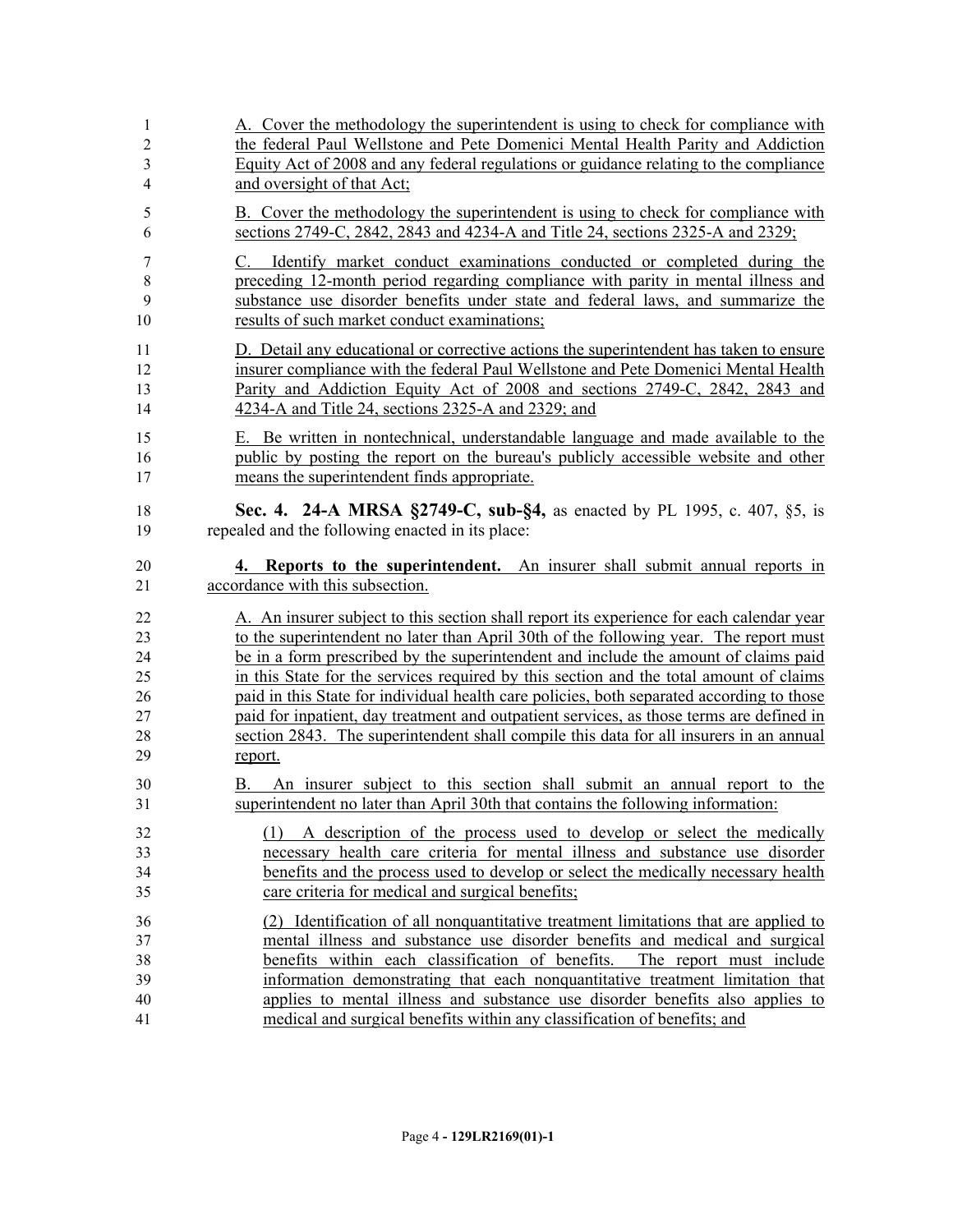| $\mathbf{1}$     | (3) The results of an analysis that demonstrate that for the medically necessary        |
|------------------|-----------------------------------------------------------------------------------------|
| $\overline{2}$   | health care criteria described in subparagraph (1) and for each nonquantitative         |
| 3                | treatment limitation identified in subparagraph (2), as written and in operation,       |
| $\overline{4}$   | the processes, strategies, evidentiary standards or other factors used in applying      |
| 5                | the medically necessary health care criteria and each nonquantitative treatment         |
| 6                | limitation to mental illness and substance use disorder benefits within each            |
| $\boldsymbol{7}$ | classification of benefits are comparable to, and are applied no more stringently       |
| $8\,$            | than, the processes, strategies, evidentiary standards or other factors used in         |
| 9                | applying the medically necessary health care criteria and each nonquantitative          |
| 10               | treatment limitation to medical and surgical benefits within the corresponding          |
| 11               | classification of benefits. At a minimum, the results of the analysis must:             |
| 12               | (a) Identify the factors used to determine that a nonquantitative treatment             |
| 13               | limitation applies to a benefit, including factors that were considered but             |
| 14               | rejected;                                                                               |
| 15               | (b) Identify and define the specific evidentiary standards used to define the           |
| 16               | factors and any other evidence relied upon in designing each nonquantitative            |
| 17               | treatment limitation;                                                                   |
| 18               | (c) Identify and describe the comparative analyses, including the results of            |
| 19               | the analyses, used to determine that the processes and strategies used to               |
| 20               | design each nonquantitative treatment limitation, as written, for mental                |
| 21               | illness and substance use disorder benefits are comparable to, and are applied          |
| 22               | no more stringently than, the processes and strategies used to design each              |
| 23               | nonquantitative treatment limitation, as written, for medical and surgical              |
| 24               | benefits;                                                                               |
| 25               | (d) Identify and describe the comparative analyses, including the results of            |
| 26               | the analyses, used to determine that the processes and strategies used to apply         |
| 27               | each nonquantitative treatment limitation, in operation, for mental illness and         |
| 28               | substance use disorder benefits are comparable to, and applied no more                  |
| 29               | stringently than, the processes and strategies used to apply each                       |
| 30               | nonquantitative treatment limitation, in operation, for medical and surgical            |
| 31               | benefits; and                                                                           |
| 32               | (e) Disclose the specific findings and conclusions reached by the insurer that          |
| 33               | the results of the analyses in this subparagraph indicate that the insurer is in        |
| 34               | compliance with this section and the federal Paul Wellstone and Pete                    |
| 35               | Domenici Mental Health Parity and Addiction Equity Act of 2008 and its                  |
| 36               | implementing and related regulations, which include 45 Code of Federal                  |
| 37               | Regulations, Sections 146.136, 147.160 and 156.115(a)(3).                               |
| 38               | For the purposes of this paragraph, "nonquantitative treatment limitation" means a      |
| 39               | limitation that is not expressed numerically but otherwise limits the scope or duration |
| 40               | of benefits for treatment.                                                              |
| 41               | Sec. 5. 24-A MRSA §2749-D is enacted to read:                                           |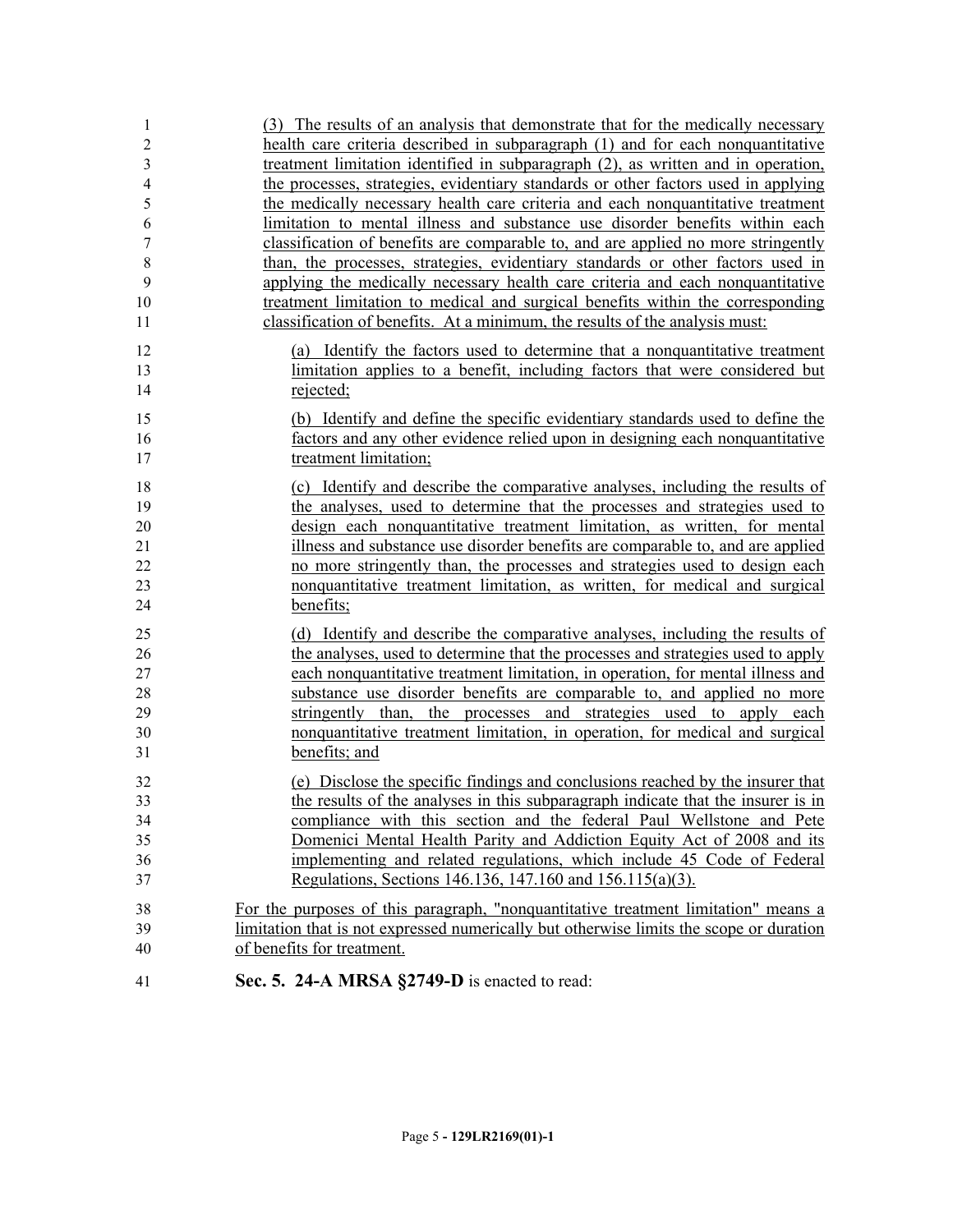| 1                    | §2749-D. Prescription drug benefits for substance use disorder treatment                                                                                                                                                                                                                             |
|----------------------|------------------------------------------------------------------------------------------------------------------------------------------------------------------------------------------------------------------------------------------------------------------------------------------------------|
| $\overline{c}$       | An insurer that executes, delivers, issues for delivery, continues or renews individual                                                                                                                                                                                                              |
| 3                    | health care policies that provide prescription drug benefits for the treatment of substance                                                                                                                                                                                                          |
| $\overline{4}$       | use disorder:                                                                                                                                                                                                                                                                                        |
| 5                    | 1. Prior authorization requirements. May not impose any prior authorization                                                                                                                                                                                                                          |
| 6                    | requirements on any prescription medication approved by the federal Food and Drug                                                                                                                                                                                                                    |
| 7                    | Administration for the treatment of substance use disorder;                                                                                                                                                                                                                                          |
| 8                    | 2. Step therapy requirements. May not impose any step therapy requirements                                                                                                                                                                                                                           |
| 9                    | before the insurer authorizes coverage for a prescription medication approved by the                                                                                                                                                                                                                 |
| 10                   | federal Food and Drug Administration for the treatment of substance use disorder;                                                                                                                                                                                                                    |
| 11                   | <b>3. Drug formulary.</b> Shall place all prescription medications approved by the federal                                                                                                                                                                                                           |
| 12                   | Food and Drug Administration for the treatment of substance use disorder on the lowest                                                                                                                                                                                                               |
| 13                   | tier of the drug formulary developed and maintained by the insurer; and                                                                                                                                                                                                                              |
| 14                   | 4. Court-ordered medication. May not exclude coverage for any prescription                                                                                                                                                                                                                           |
| 15                   | medication approved by the federal Food and Drug Administration for the treatment of                                                                                                                                                                                                                 |
| 16                   | substance use disorder or any associated counseling or wraparound services on the                                                                                                                                                                                                                    |
| 17                   | grounds that such medications and services were court ordered.                                                                                                                                                                                                                                       |
| 18                   | <b>Sec. 6. 24-A MRSA §2843, sub-§7, as amended by PL 1995, c. 407, §8, is</b>                                                                                                                                                                                                                        |
| 19                   | repealed and the following enacted in its place:                                                                                                                                                                                                                                                     |
|                      |                                                                                                                                                                                                                                                                                                      |
| 20                   | 7. Reports to the superintendent. An insurer shall submit annual reports in                                                                                                                                                                                                                          |
| 21                   | accordance with this subsection.                                                                                                                                                                                                                                                                     |
| 22                   | A. An insurer subject to this section shall report its experience for each calendar year                                                                                                                                                                                                             |
| 23                   | to the superintendent no later than April 30th of the following year. The report must                                                                                                                                                                                                                |
| 24                   | be in a form prescribed by the superintendent and include the amount of claims paid                                                                                                                                                                                                                  |
| 25                   | in this State for the services required by this section and the total amount of claims                                                                                                                                                                                                               |
| 26                   | paid in this State for group health care contracts, both separated according to those                                                                                                                                                                                                                |
| 27                   | paid for inpatient, day treatment and outpatient services. The superintendent shall                                                                                                                                                                                                                  |
| 28                   | compile this data for all insurers in an annual report.                                                                                                                                                                                                                                              |
| 29                   | B. An insurer subject to this section shall submit an annual report to the                                                                                                                                                                                                                           |
| 30                   | superintendent no later than April 30th that contains the following information:                                                                                                                                                                                                                     |
| 31<br>32<br>33<br>34 | A description of the process used to develop or select the medically<br>(1)<br>necessary health care criteria for mental illness and substance use disorder<br>benefits and the process used to develop or select the medically necessary health<br>care criteria for medical and surgical benefits; |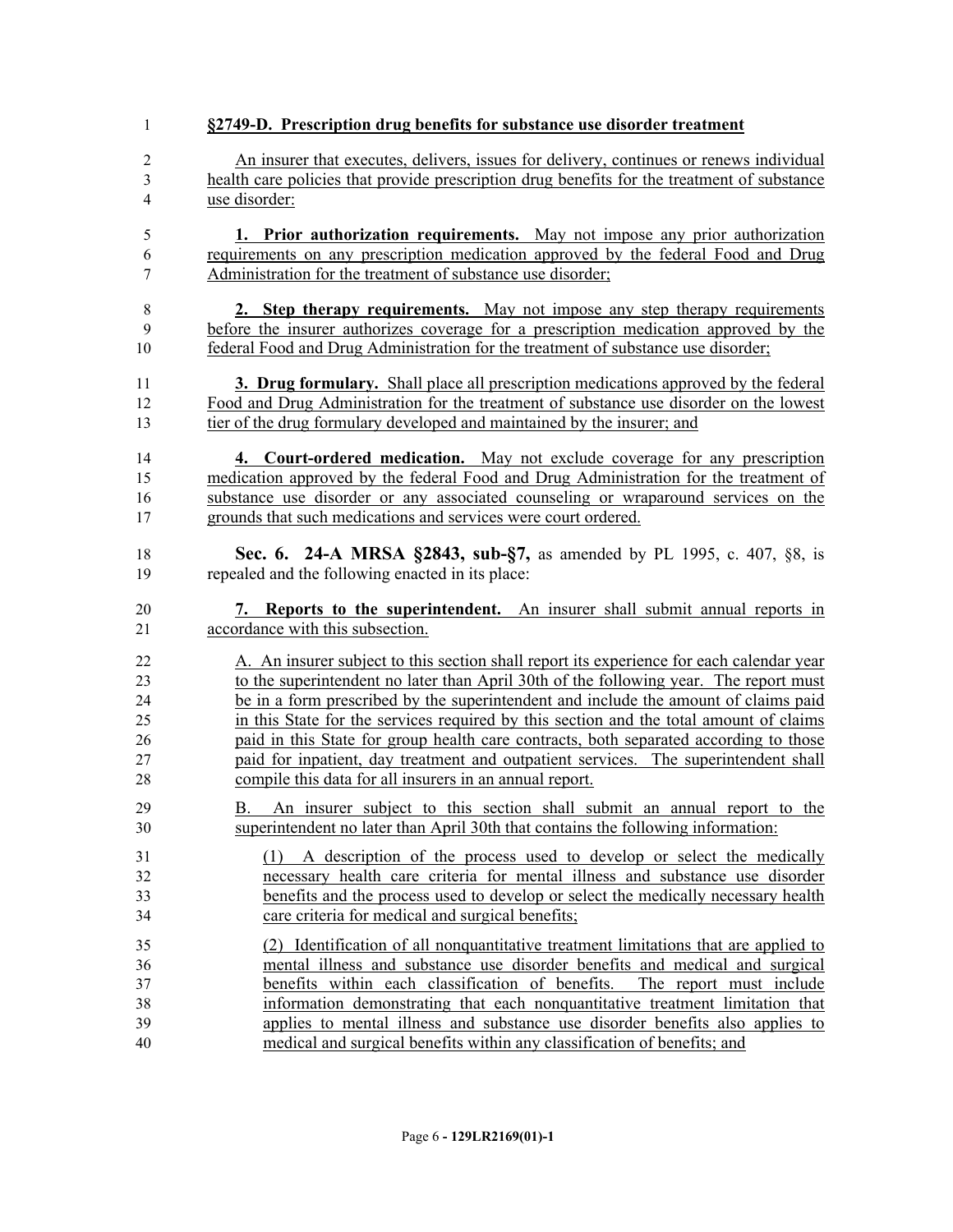| 41                        | Sec. 7. 24-A MRSA §2847-V is enacted to read:                                                                                                                     |
|---------------------------|-------------------------------------------------------------------------------------------------------------------------------------------------------------------|
| 40                        | of benefits for treatment.                                                                                                                                        |
| 39                        | limitation that is not expressed numerically but otherwise limits the scope or duration                                                                           |
| 38                        | For the purposes of this paragraph, "nonquantitative treatment limitation" means a                                                                                |
| 37                        | Regulations, Sections 146.136, 147.160 and 156.115(a)(3).                                                                                                         |
| 36                        | implementing and related regulations, which include 45 Code of Federal                                                                                            |
| 35                        | Domenici Mental Health Parity and Addiction Equity Act of 2008 and its                                                                                            |
| 34                        | compliance with this section and the federal Paul Wellstone and Pete                                                                                              |
| 33                        | the results of the analyses in this subparagraph indicate that the insurer is in                                                                                  |
| 32                        | (e) Disclose the specific findings and conclusions reached by the insurer that                                                                                    |
| 31                        | benefits; and                                                                                                                                                     |
| 30                        | nonquantitative treatment limitation, in operation, for medical and surgical                                                                                      |
| 29                        | stringently than, the processes and strategies used to apply each                                                                                                 |
| 28                        | substance use disorder benefits are comparable to, and applied no more                                                                                            |
| 27                        | each nonquantitative treatment limitation, in operation, for mental illness and                                                                                   |
| 26                        | the analyses, used to determine that the processes and strategies used to apply                                                                                   |
| 25                        | (d) Identify and describe the comparative analyses, including the results of                                                                                      |
|                           |                                                                                                                                                                   |
| 23<br>24                  | nonquantitative treatment limitation, as written, for medical and surgical<br>benefits;                                                                           |
| 22                        | no more stringently than, the processes and strategies used to design each                                                                                        |
| 21                        | illness and substance use disorder benefits are comparable to, and are applied                                                                                    |
| 20                        | design each nonquantitative treatment limitation, as written, for mental                                                                                          |
| 19                        | the analyses, used to determine that the processes and strategies used to                                                                                         |
| 18                        | (c) Identify and describe the comparative analyses, including the results of                                                                                      |
| 17                        | treatment limitation;                                                                                                                                             |
| 16                        | factors and any other evidence relied upon in designing each nonquantitative                                                                                      |
| 15                        | (b) Identify and define the specific evidentiary standards used to define the                                                                                     |
|                           |                                                                                                                                                                   |
| 14                        | rejected;                                                                                                                                                         |
| 12<br>13                  | (a) Identify the factors used to determine that a nonquantitative treatment<br>limitation applies to a benefit, including factors that were considered but        |
|                           |                                                                                                                                                                   |
| 11                        | classification of benefits. At a minimum, the results of the analysis must:                                                                                       |
| 10                        | treatment limitation to medical and surgical benefits within the corresponding                                                                                    |
| 9                         | applying the medically necessary health care criteria and each nonquantitative                                                                                    |
| $\boldsymbol{7}$<br>$8\,$ | than, the processes, strategies, evidentiary standards or other factors used in                                                                                   |
| 6                         | limitation to mental illness and substance use disorder benefits within each<br>classification of benefits are comparable to, and are applied no more stringently |
| 5                         | the medically necessary health care criteria and each nonquantitative treatment                                                                                   |
| $\overline{4}$            | the processes, strategies, evidentiary standards or other factors used in applying                                                                                |
| 3                         | treatment limitation identified in subparagraph (2), as written and in operation,                                                                                 |
| $\boldsymbol{2}$          | health care criteria described in subparagraph (1) and for each nonquantitative                                                                                   |
| 1                         | (3) The results of an analysis that demonstrate that for the medically necessary                                                                                  |
|                           |                                                                                                                                                                   |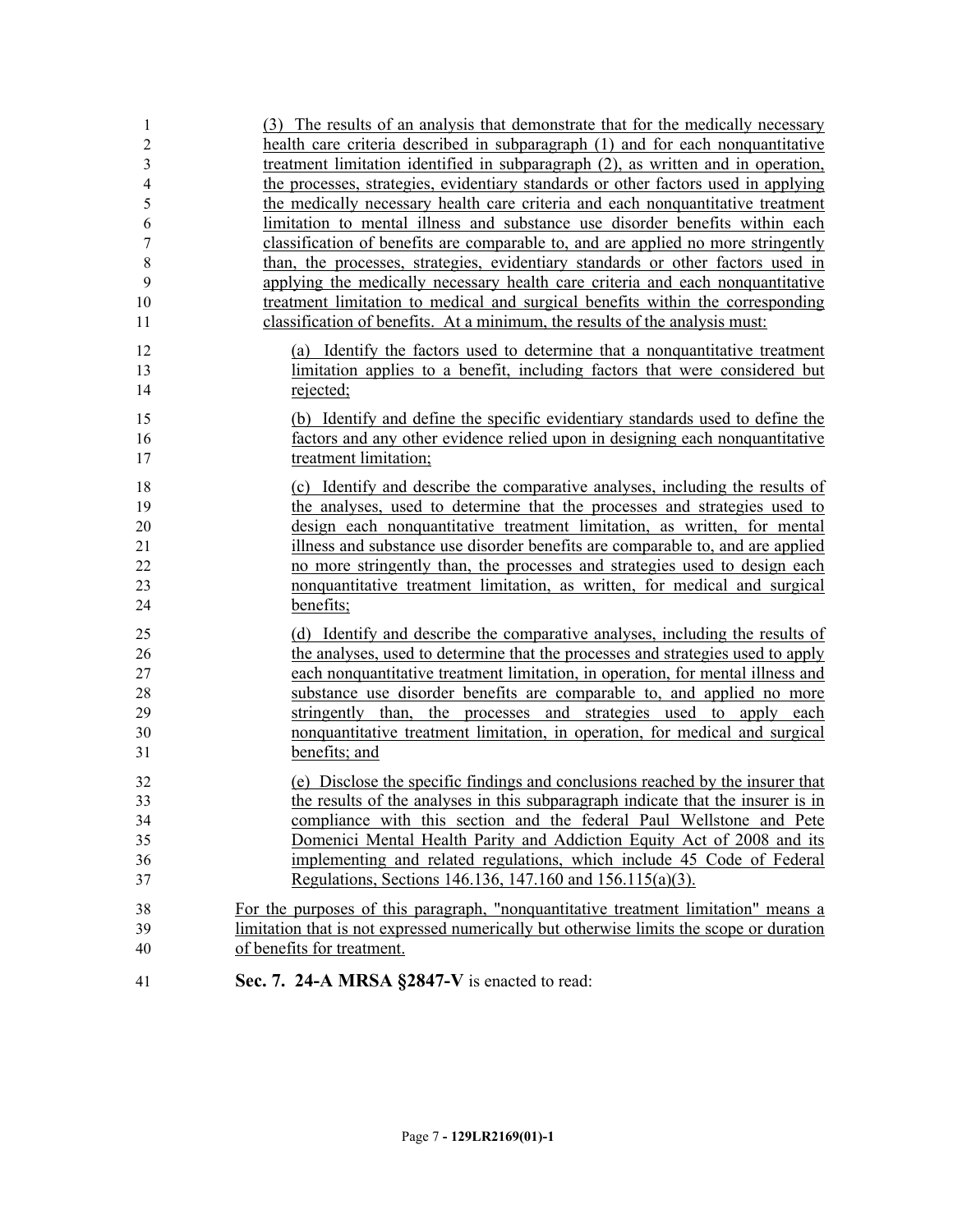| $\mathbf{1}$   | §2847-V. Prescription drug benefits for substance use disorder treatment                   |
|----------------|--------------------------------------------------------------------------------------------|
| $\overline{2}$ | An insurer that issues group health care contracts that provide prescription drug          |
| 3              | benefits for the treatment of substance use disorder:                                      |
| $\overline{4}$ | 1. Prior authorization requirements. May not impose any prior authorization                |
| $\mathfrak s$  | requirements on any prescription medication approved by the federal Food and Drug          |
| 6              | Administration for the treatment of substance use disorder;                                |
| 7              | 2. Step therapy requirements. May not impose any step therapy requirements                 |
| $\,$ $\,$      | before the insurer authorizes coverage for a prescription medication approved by the       |
| 9              | federal Food and Drug Administration for the treatment of substance use disorder;          |
| 10             | <b>3. Drug formulary.</b> Shall place all prescription medications approved by the federal |
| 11             | Food and Drug Administration for the treatment of substance use disorder on the lowest     |
| 12             | tier of the drug formulary developed and maintained by the insurer; and                    |
| 13             | 4. Court-ordered medication. May not exclude coverage for any prescription                 |
| 14             | medication approved by the federal Food and Drug Administration for the treatment of       |
| 15             | substance use disorder or any associated counseling or wraparound services on the          |
| 16             | grounds that such medications and services were court ordered.                             |
| 17             | Sec. 8. 24-A MRSA §4234-A, sub-§10, as enacted by PL 1995, c. 407, §10, is                 |
| 18             | repealed and the following enacted in its place:                                           |
| 19             | <b>10. Reports to the superintendent.</b> A health maintenance organization shall submit   |
| 20             | annual reports in accordance with this subsection.                                         |
| 21             | A health maintenance organization subject to this section shall report its                 |
| 22             | experience for each calendar year to the superintendent no later than April 30th of the    |
| 23             | following year. The report must be in a form prescribed by the superintendent and          |
| 24             | include the amount of claims paid in this State for the services required by this          |
| 25             | section and the total amount of claims paid in this State for individual and group         |
| 26             | health care contracts, both separated according to those paid for inpatient, day           |
| 27             | treatment and outpatient services. The superintendent shall compile this data for all      |
| 28             | health maintenance organizations in an annual report.                                      |
| 29             | B. A health maintenance organization subject to this section shall submit an annual        |
| 30             | report to the superintendent no later than April 30th that contains the following          |
| 31             | information:                                                                               |
| 32             | (1) A description of the process used to develop or select the medically                   |
| 33             | necessary health care criteria for mental illness and substance use disorder               |
| 34             | benefits and the process used to develop or select the medically necessary health          |
| 35             | care criteria for medical and surgical benefits;                                           |
| 36             | (2) Identification of all nonquantitative treatment limitations that are applied to        |
| 37             | mental illness and substance use disorder benefits and medical and surgical                |
| 38             | benefits within each classification of benefits. The report must include                   |
| 39             | information demonstrating that each nonquantitative treatment limitation that              |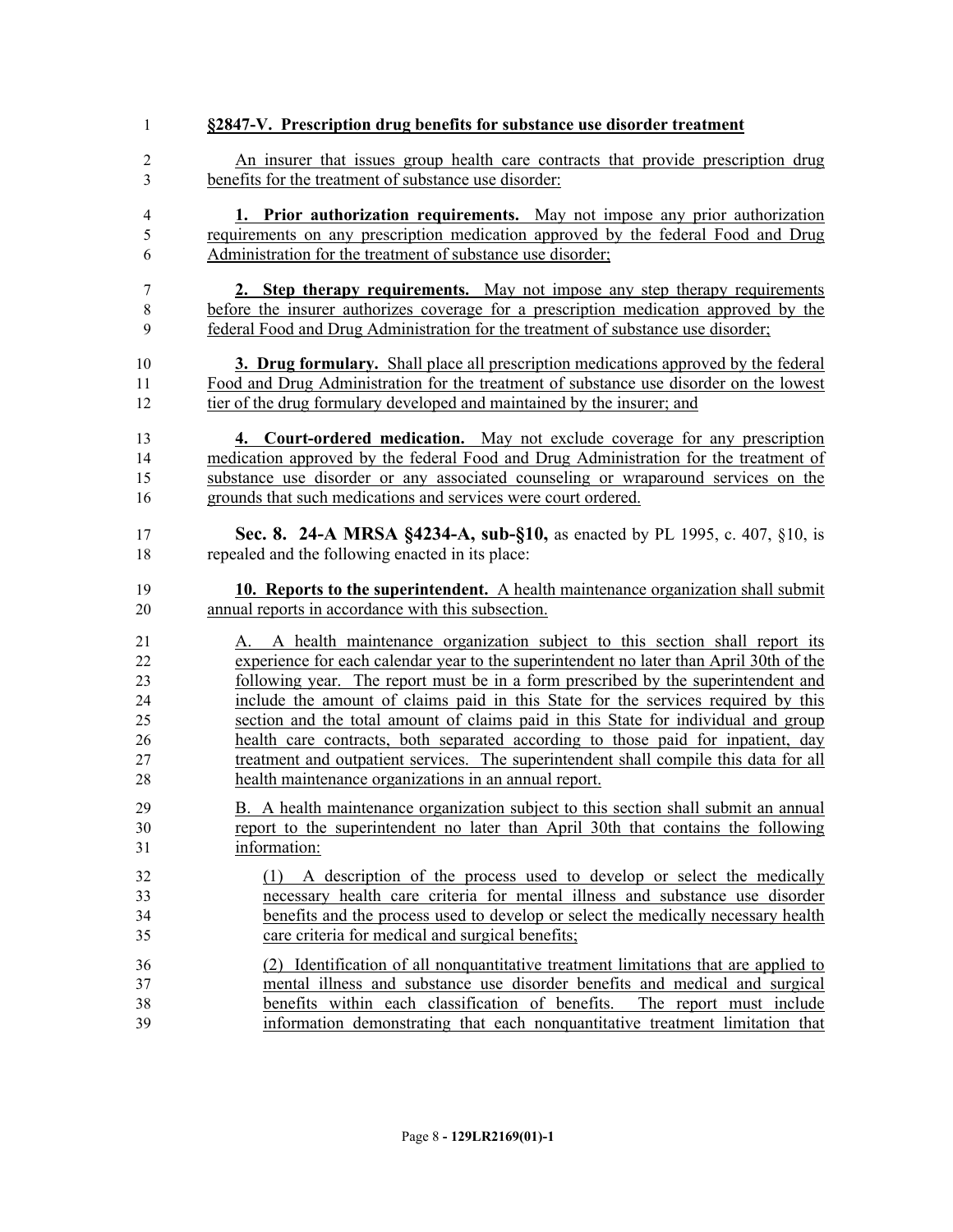| 1<br>$\overline{2}$ | applies to mental illness and substance use disorder benefits also applies to<br>medical and surgical benefits within any classification of benefits; and               |
|---------------------|-------------------------------------------------------------------------------------------------------------------------------------------------------------------------|
| 3                   | (3) The results of an analysis that demonstrate that for the medically necessary                                                                                        |
| 4                   | health care criteria described in subparagraph (1) and for each nonquantitative                                                                                         |
| 5<br>6              | treatment limitation identified in subparagraph (2), as written and in operation,<br>the processes, strategies, evidentiary standards or other factors used in applying |
| $\boldsymbol{7}$    | the medically necessary health care criteria and each nonquantitative treatment                                                                                         |
| $8\,$               | limitation to mental illness and substance use disorder benefits within each                                                                                            |
| 9                   | classification of benefits are comparable to, and are applied no more stringently                                                                                       |
| 10                  | than, the processes, strategies, evidentiary standards or other factors used in                                                                                         |
| 11                  | applying the medically necessary health care criteria and each nonquantitative                                                                                          |
| 12                  | treatment limitation to medical and surgical benefits within the corresponding                                                                                          |
| 13                  | classification of benefits. At a minimum, the results of the analysis must:                                                                                             |
| 14                  | (a) Identify the factors used to determine that a nonquantitative treatment                                                                                             |
| 15                  | limitation applies to a benefit, including factors that were considered but                                                                                             |
| 16                  | rejected;                                                                                                                                                               |
| 17                  | (b) Identify and define the specific evidentiary standards used to define the                                                                                           |
| 18                  | factors and any other evidence relied upon in designing each nonquantitative                                                                                            |
| 19                  | treatment limitation;                                                                                                                                                   |
| 20                  | (c) Identify and describe the comparative analyses, including the results of                                                                                            |
| 21                  | the analyses, used to determine that the processes and strategies used to                                                                                               |
| 22                  | design each nonquantitative treatment limitation, as written, for mental                                                                                                |
| 23                  | illness and substance use disorder benefits are comparable to, and are applied                                                                                          |
| 24                  | no more stringently than, the processes and strategies used to design each                                                                                              |
| 25                  | nonquantitative treatment limitation, as written, for medical and surgical                                                                                              |
| 26                  | benefits;                                                                                                                                                               |
| 27                  | (d) Identify and describe the comparative analyses, including the results of                                                                                            |
| 28                  | the analyses, used to determine that the processes and strategies used to apply                                                                                         |
| 29<br>30            | each nonquantitative treatment limitation, in operation, for mental illness and<br>substance use disorder benefits are comparable to, and applied no more               |
| 31                  | stringently than, the processes and strategies used to apply each                                                                                                       |
| 32                  | nonquantitative treatment limitation, in operation, for medical and surgical                                                                                            |
| 33                  | benefits; and                                                                                                                                                           |
| 34                  | (e) Disclose the specific findings and conclusions reached by the health                                                                                                |
| 35                  | maintenance organization that the results of the analyses in this subparagraph                                                                                          |
| 36                  | indicate that the health maintenance organization is in compliance with this                                                                                            |
| 37                  | section and the federal Paul Wellstone and Pete Domenici Mental Health                                                                                                  |
| 38                  | Parity and Addiction Equity Act of 2008 and its implementing and related                                                                                                |
| 39                  | regulations, which include 45 Code of Federal Regulations, Sections                                                                                                     |
| 40                  | $146.136$ , 147.160 and 156.115(a)(3).                                                                                                                                  |
| 41                  | For the purposes of this paragraph, "nonquantitative treatment limitation" means a                                                                                      |
| 42                  | limitation that is not expressed numerically but otherwise limits the scope or duration                                                                                 |
| 43                  | of benefits for treatment.                                                                                                                                              |